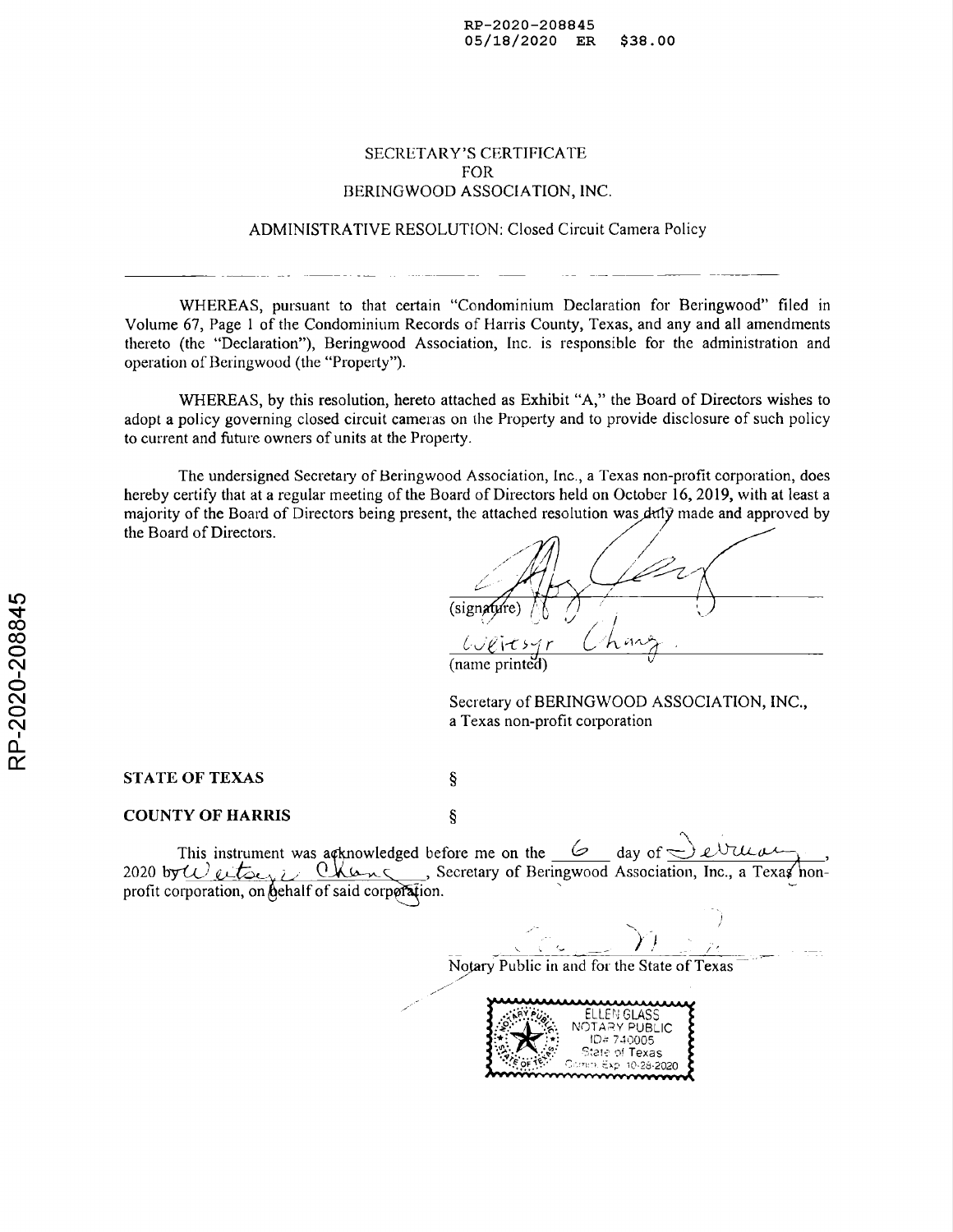# **A RESOLUTION ADOPTED BY THE UNANIMOUS WRITTEN CONSENT OF THE BOARD OF DIRECTORS OF BERINGWOOD ASSOCIATION, INC. ADOPTING A CLOSED-CIRCUIT CAMERA POLICY**

STATE OF TEXAS S<br>(<br>လ COUNTY OF HARRIS

We, the undersigned, being all of the members of the Board of Directors (the "Board") of Beringwood Association, Inc. (the "Association"), a Texas non-profit corporation, do by this writing consent to and adopt the following resolution:

# **RECITALS**

**WHEREAS,** Article V of the By-laws of the Association recorded in the Harris County Real Property Records, file number 531-76-1401 et seq. ("By-laws") provides:

"5.3 Other Powers and Duties. The Board shall have the powers and duties necessary for the administration of the affairs of the Association and for the operation and maintenance of a first class residential condominium project. The Board may do all such acts and things except as by law or by the Condominium Documents may not be delegated to the Board of Directors."

; and

**WHEREAS,** Article XII, Section 12.9(b) of the By-laws of the Association provide:

"(b) The Board of Directors, pursuant to Section 5.3(b) of these Bylaws, reserves the power to establish, make and enforce compliance with such additional house rules as may be necessary for the operation, use and occupancy of this condominium project with the right to amend same from time to time. Copies of such Rules and Regulations shall be furnished to each unit owner prior to the date when the same shall become effective."

; and

**WHEREAS,** the Association now uses a closed-circuit camera system (the "cameras") to record activity on or near the Association's Common Elements (the "Recorded Footage"); and

**WHEREAS,** the Board desires to adopt a formal policy relating to the examination, preservation, and production of the Recorded Footage; and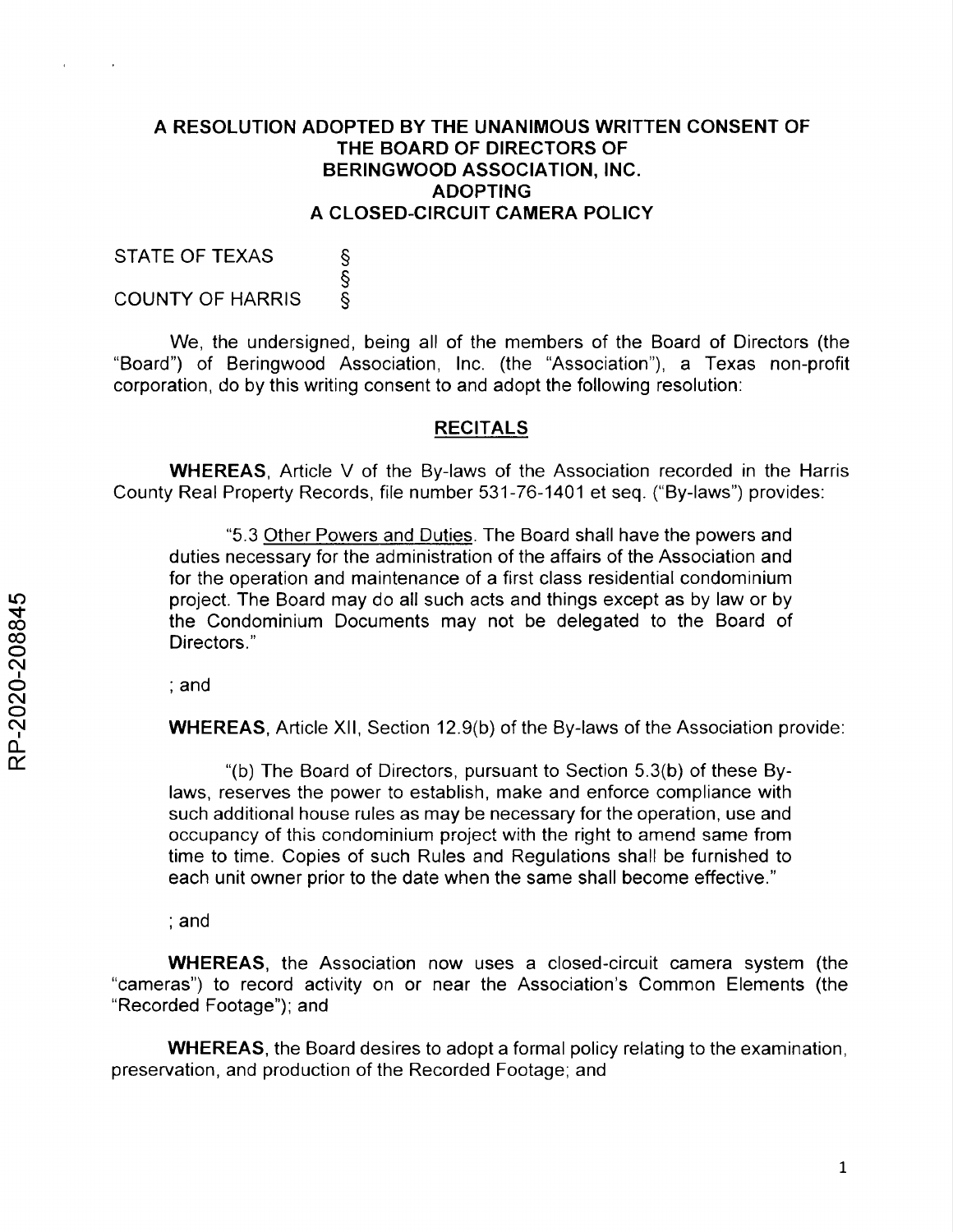**WHEREAS,** "Owner" means the record owners, whether one or more persons or entities, of a fee simple title to any real property under the jurisdiction of the Association, including contract sellers, but excluding those having an ownership interest merely as security for the performance of an obligation.

**NOW THEREFORE, BE IT RESOLVED,** the following Closed-Circuit Camera Policy is adopted:

# **CLOSED CIRCUIT CAMERA POLICY**

The Association maintains the cameras to retain information on activity on or near the Association's Common Elements. The cameras will not be actively monitored. The cameras are not used to maintain information for Owners who may desire to obtain information relating to access to the Beringwood Condominiums by other persons or information relating to an event or incident on or near the Association's Common Elements. The recorded footage will not be provided directly to an Owner unless otherwise allowed by this policy. The recorded footage will be provided directly to law enforcement upon receipt of a proper request from law enforcement for same. The Board is also authorized to provide information obtained by the cameras to law enforcement without first receiving a request for the information for any purpose deemed necessary by the Board. The Board may, in its sole and absolute discretion, designate any person it deems necessary to assist with providing access to the recorded footage per the terms and provisions of this policy. This policy is subject to the following additional terms and provisions:

- **I. Preservation/Maintenance.** The cameras will store the recorded footage for approximately thirty (30) days, and thereafter, the recorded footage will be deleted. The Association will retain the recorded footage for a period longer than specified above if it receives written notice that the recorded footage is, or may be, required by a law enforcement agency or that the recorded footage must be preserved as evidence for use in a contemplated or pending legal proceeding (e.g., lawsuit). Provided that, any such notice must clearly identify the date of the event or incident for which the recorded footage is requested and reasonably state why the additional preservation of the recorded footage is requested and identify the pending suit by style, case number and court. It is the owner's responsibility to contact the Association as soon as possible in the event that an Owner believes that the recorded footage will be needed to assist law enforcement or for use in a contemplated or pending legal proceeding. The Board may, in its sole and absolute discretion: (a) allow an Association contractor access to the cameras to perform maintenance on the cameras; and (2) designate any other person or entity it deems necessary to periodically review the recorded footage to ensure that the cameras are operating correctly.
- **2. Subpoena or Court Order.** If the Association receives a subpoena or other court order for the recorded footage and the recorded footage exists as of the date of the receipt of the subpoena or other court order, the Association shall produce the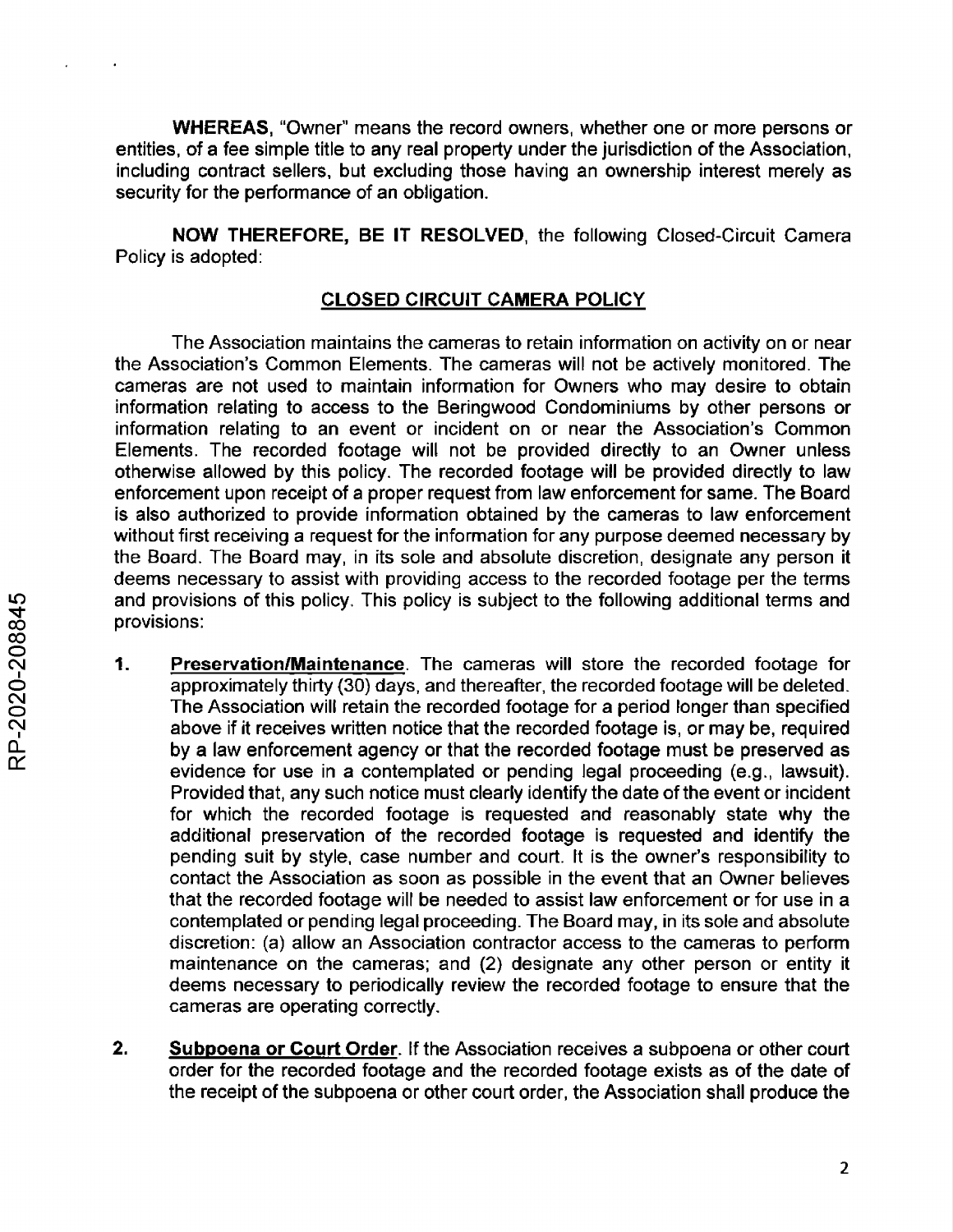recorded footage in compliance with the subpoena or other court order in electronic form or in any other format reasonably available to the Association.

- **3. Camera Committee.** The Board may, but is not required to, appoint a Camera Committee, the chairperson of which will be a Board Member. The Board may act as the Camera Committee. If formed as a committee separate from the Board: (a) the Camera Committee will manage the camera system subject to the control and direction of the Board, including assisting law enforcement with access to the recorded footage in accordance with the terms and provisions of this policy; (b) the Camera Committee will, subject to Board oversight, be in charge of arranging periodic or as needed maintenance for the camera system; (c) the Board may remove a member of the Camera Committee at any time with or without cause; and (d) membership on the Camera Committee will be voluntary and committee members will not receive pay or compensation for participation on the committee.
- **4. Costs.** The Association may charge any party who requests recorded footage, whether it be through a subpoena or otherwise, for the compilation, production or reproduction of the recorded footage, which costs may include all reasonable cost of materials, labor, and overhead.
- **5. Security.** The cameras are not maintained by the Association as a method of providing security within the Beringwood Condominiums. The Association, its Board of Directors, its Officers, employees and agents will not in any way be considered an insurer or guarantor of security within the Beringwood Condominiums by maintaining the cameras or the recorded footage.
- **6. Disclaimer.** The recorded footage may not always be available for a given location and time due to scheduled downtime of a camera, unscheduled downtime of a camera, or maintenance of and technical issues with any component of the camera system. Likewise, weather conditions, lighting conditions, or other factors outside of the control of the Association may limit the availability of recordings from the cameras and may render such recordings, even when available, of no value. Accordingly, the Association in no way represents or guarantees that it will maintain recorded footage of the Association's Common Elements at any or all specific times.

This Resolution adopted by Written Consent of the Board of Directors of the Beringwood Association, Inc. is executed pursuant to Section 6.201 of the Texas Business Organizations Code which authorizes the taking of action by the Board of Directors through unanimous consent without a meeting. This resolution may be executed in multiple counterparts, which, when placed together constitute the fully executed original instrument.

Unanimously **PASSED, APPROVED,** and **EXECUTED** as of the date written below by the Board of Directors of Beringwood Association, Inc.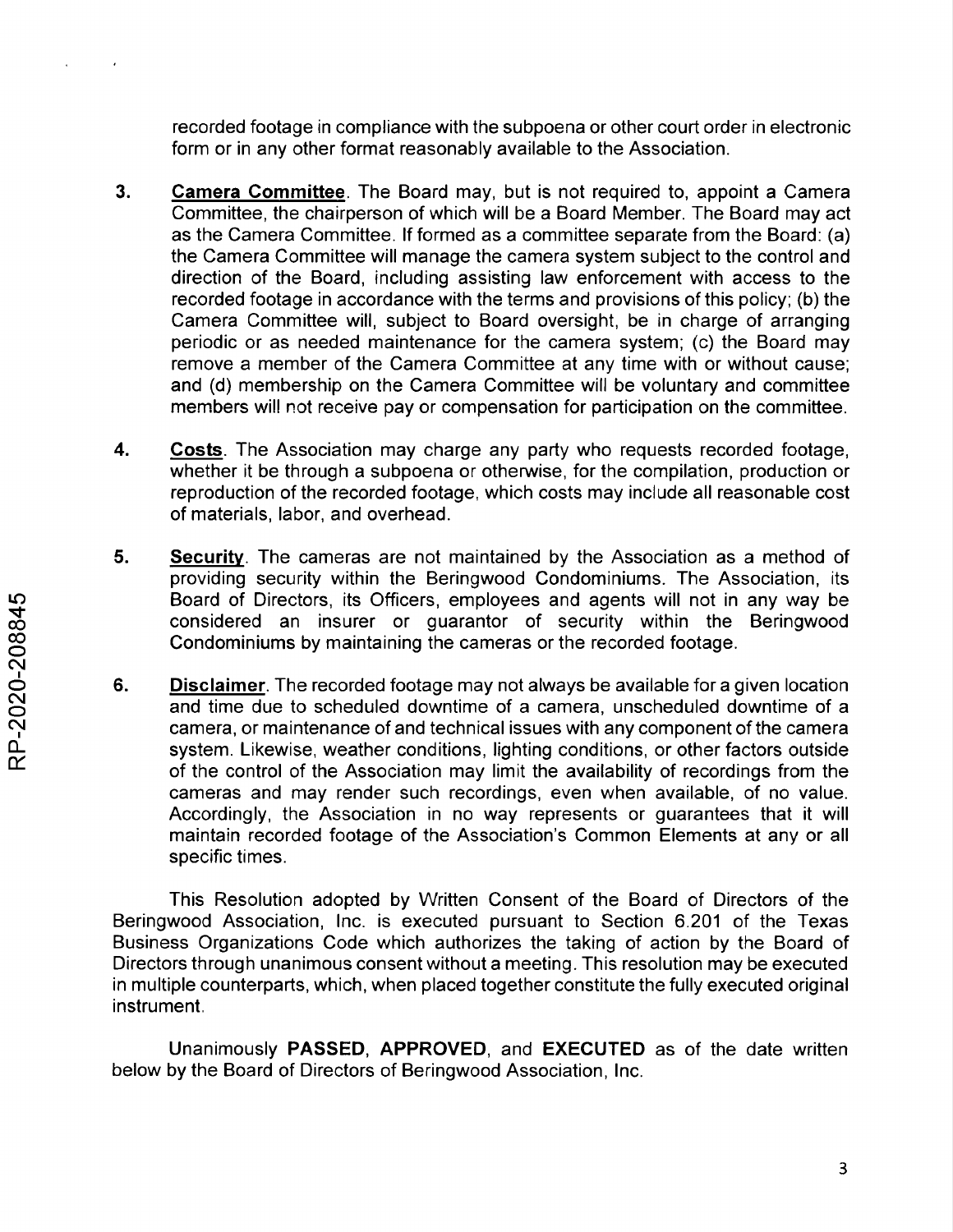# **BOARD OF DIRECTORS BERINGWOOD ASSOCIATION, INC.**

| By:    |                              |
|--------|------------------------------|
|        | Printed Name: Kyle Mescritic |
| Title: | Pirector                     |
| Date:  | 2 8 19                       |

| By:                         | By: _____                      |
|-----------------------------|--------------------------------|
| Printed Name: John          | <b>Printed Name:</b>           |
| Title: Presilet             | Title: $\_\_$                  |
| Date: 12/18/19              | Date:                          |
|                             |                                |
| By:                         | By: ____                       |
| Printed Name: Mark McGinley | <b>Printed Name</b>            |
| Title: Director             | $\mathsf{Title:}\_\_\_\_\_\_\$ |
| Date: $12/181$              | Date: $\qquad \qquad$          |

# By: <u>Jen verre</u>  $-02$ //)

Printed Name: *envit Tre LozaNS* 

Title:  $\sqrt{16 \cdot 10^{10}}$ 

Date:  $1 < -9.19$ 

| Printed Name: ____________________        |  |  |  |
|-------------------------------------------|--|--|--|
| Title: __________________________________ |  |  |  |
| Date: ________________                    |  |  |  |
|                                           |  |  |  |
|                                           |  |  |  |
|                                           |  |  |  |
| Printed Name: ___________________         |  |  |  |
|                                           |  |  |  |
| Nate∙                                     |  |  |  |

AFTER RECORDING, PLEASE RETURN TO: THE NICHOLS FIRM 1010 N. SAN JACINTO STREET, SUITE 100 HOUSTON, TEXAS 77002

 $\sim$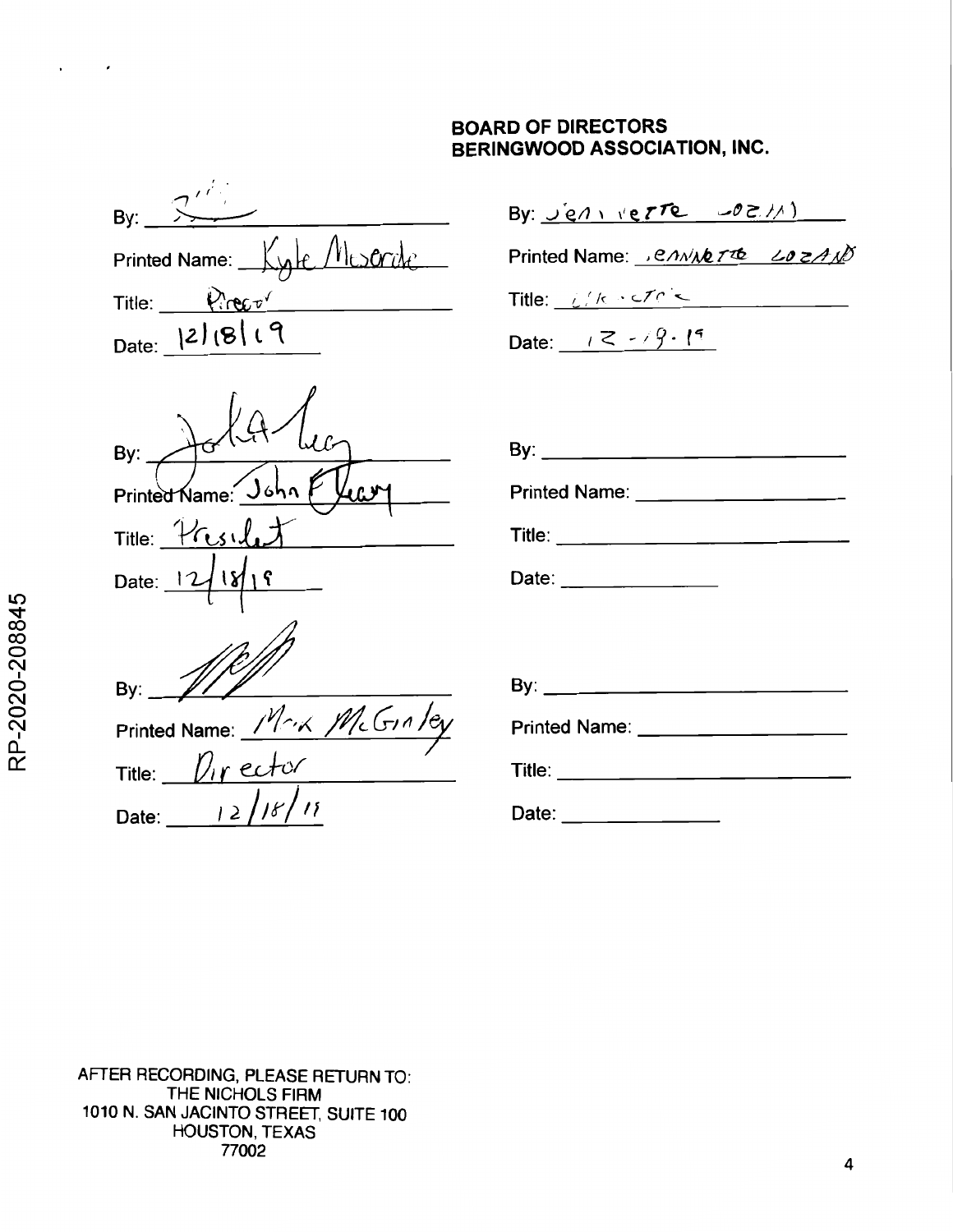

1800 Augusta Drive Suite 2D0 Houston, TX 77057 (713) 783-4640

## *Beringwood Condominium Association Board of Directors Meeting Minutes October 16, 2019*

**Call to Order and Welcome Homeowners-Therese**Morales Community Manager, called the meeting to order at 6:36 p.m.

# **Previous Meeting Minutes:**

• Waive the reading and approval of the August 28, 2019 Meeting Minutes- The minutes were approved as written.

9/30/19

## **FINANCIAL REPORT:**

|                      | 9/30/19      |
|----------------------|--------------|
| Checking Account     | \$97,974.38  |
| Replacement Reserves | \$442,848.78 |
| Replacement RSV II   | \$188,255.61 |

## **Old Business:**

• Canady & Canady has started the process of the audit, but the auditor has changed -which is causing a slight delay

## **New Business:**

- Vehicles being tagged by non-board members- It was discussed that homeowners are not to tag vehicles.
- Mailbox Update was given.
- Installation of cameras at mailboxes was discussed
- Adopting of Closed-Circuit Camera Policy-A motion was made, seconded, and all board members unanimously adopted the closed-circuit camera policy.
- Recent gate hits (per resident suggestion a line with STOP will be painted on the driveway, next to keypad) and the sign on ground level will be raised to eye level
- Obtaining bid for new flowers at entry
- 2 Board members will be meeting with Promsco for the gate staying open during thunderstorms
- Text 2-Vote was discussed for the Annual Meeting in 2020, and the Board approved this program.

## **Homeowner Forum (3 min. per homeowner)**

Homeowners had questions on speed bumps, lights being out, insurance required by KRJ, the pedestrian gate, wires on trees, replacing door frames & cutting back the irrigation.

## **Adjournment:**

Being no further business to discuss, the meeting adjourned at 8:47 p.m.